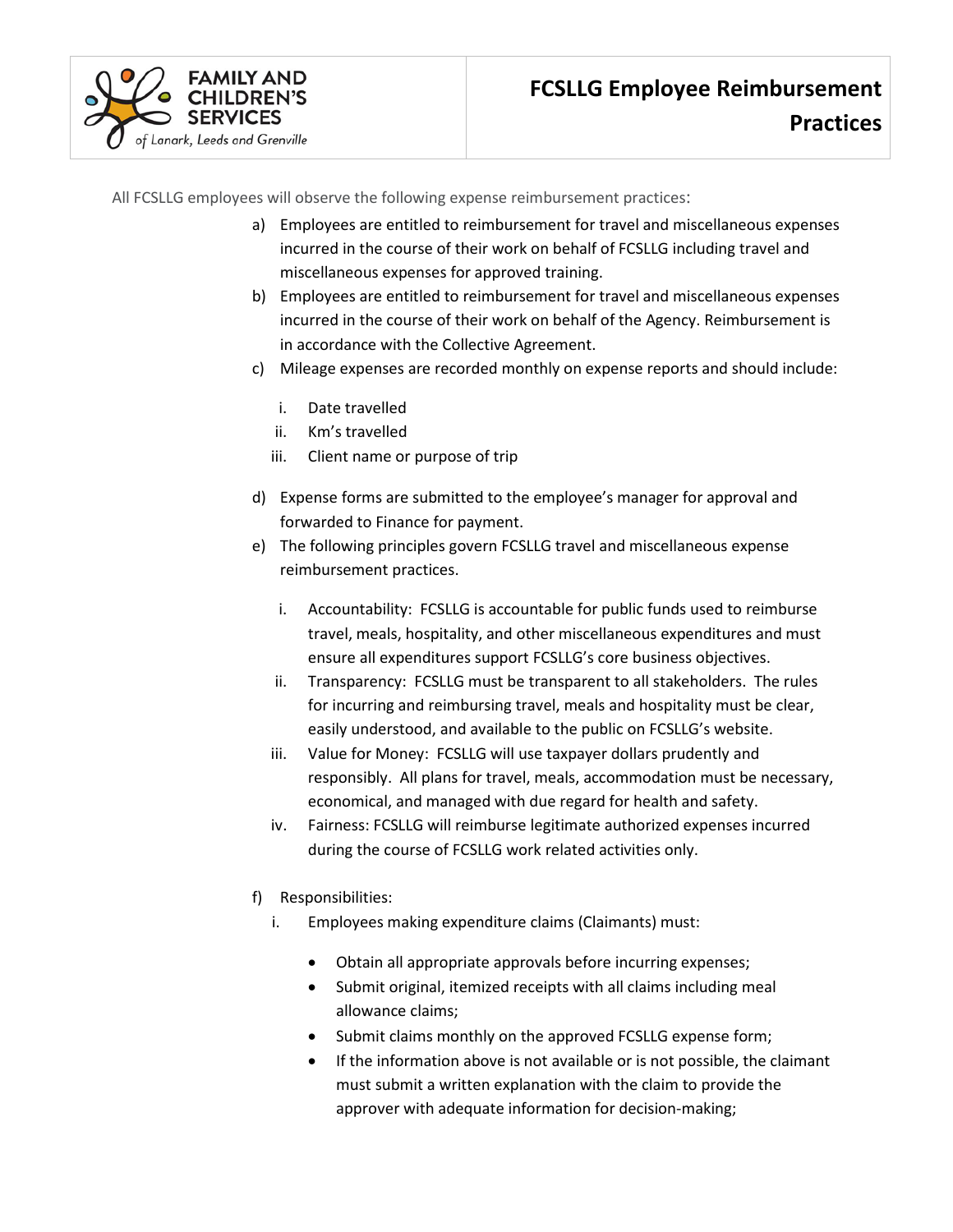

- $Re$ -pay any overpayments it is considered a debt owing to FCSLLG
- If leaving FCSLLG, submit any claims for expenses before leaving the organization.
- ii) Individuals approving the claims (Approvers) must:
	- Not approve their own expenses;
	- Ensure that group expenses are claimed by the most senior person present;
	- Provide approval only for expenses that were necessarily incurred in the performance of FCSLLG business; and
	- Provide approval only for claims that include all appropriate documentation.
	- Requests for reimbursement should not be rejected solely because they arose from mistakes or misinterpretations of the requirements of these practices. Decisions whether to approve exceptional reimbursements must be reviewed on a case by case basis and approved by a claimant's immediate manager. Approvers are accountable for their decisions, which should be:
	- Subject to good judgement and knowledge of the situation;
	- Exercised in appropriate circumstances; and
	- Comply with the principles outlined above.
	- Where a manager decides to exercise discretion in making an exception and in order to ensure a proper record for audit purposes, the rationale for the exception must be documented and accompany the expense claim.
- g) FCSLLG assumes no obligation to reimburse expenses, which do not comply with these practices.
- h) Expenses of a personal nature will not be reimbursed. Such expenses include but are not limited to:
	- i. Recreational purposes (e.g. video rentals, mini-bars charges)
	- ii. Personal items
	- iii. Traffic/parking violations
- iv. Alcoholic drinks
- v. Expenses incurred on behalf of friends/family
- i) Original receipts (not photocopies) must be submitted with all expense claims. Credit card slips by themselves are not sufficient to support a claim for reimbursement.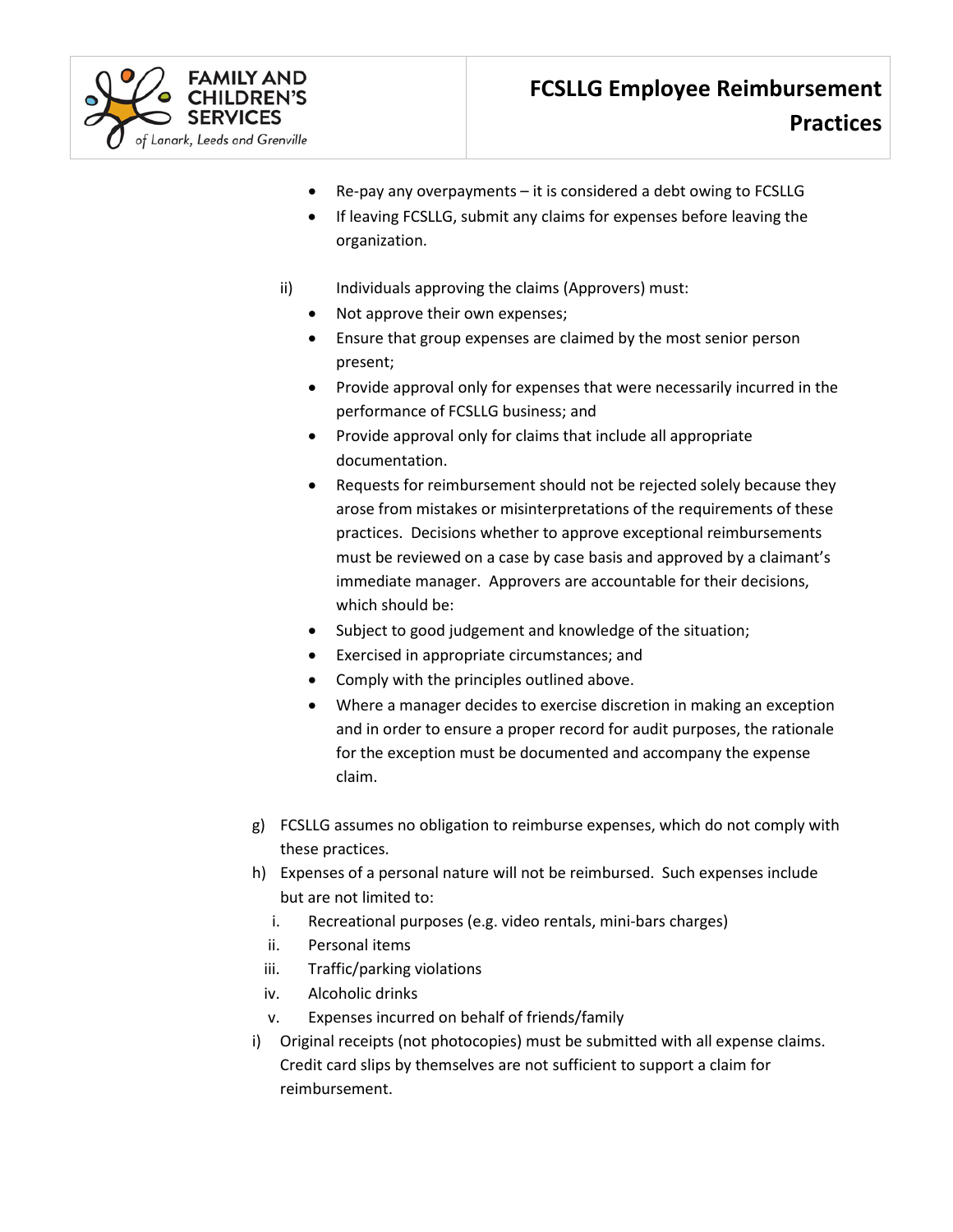

- In the event of missing receipts, an exception to this practice may be made at the individual discretion of the manager and only with appropriate documentation from the claimant that a receipt has been misplaced or not made available to the claimant at the time the expenditure was incurred.
- Original receipts and credit card slips, if applicable, obtained via the use of agency credit cards must in all cases be submitted to finance for reconciliation to the credit card statement.
- FCSLLG assumes no obligation to pay expense claims submitted more than ninety (90) days after the date they are incurred. Exceptions will only be at the discretion of a senior manager.
- Managers having responsibility for approving expense claims are responsible for monitoring compliance with these practices.
- See finance practice manual section ……for FCSLLG expenditure approval limits.
- j) Travel Advances: In general, FCSLLG does not extend travel advances.
	- i. Where travel is expected to be of a longer duration (more than one day), a travel advance may be provided at the discretion of the employee's manager.
- k) Loyalty Programs:
	- i. Employees may participate in loyalty programs (i.e. frequent traveler programs) provided they select the most cost-effective means of travel.
- l) Approval for travel:
	- i. Normal travel related to a direct service or other FCSLLG business and within FCSLLG's jurisdiction does not require prior approval – such claims are approved after incurred. Normal FCSLLG expense practices with govern the reimbursement of these claims. This applies to travel within FCSLLG's "geographical jurisdiction". For purposes of this practice, "geographical jurisdiction" is defined to include jurisdictions in close proximity (i.e. travel to FCSLLG approved purchased care providers, Foster/Kinship placements, travel to Kingston, travel to Ottawa, etc.)
	- ii. Travel outside of Ontario requires prior approval from a Director. Normal FCSLLG expense guidelines will govern reimbursement of claims.
	- iii. Travel outside of Canada requires prior approval from the Executive Director. A detailed proposed cost of travel will be required for the approval process but in no circumstances will FCSLLG allow expenses of a personal nature be reimbursed.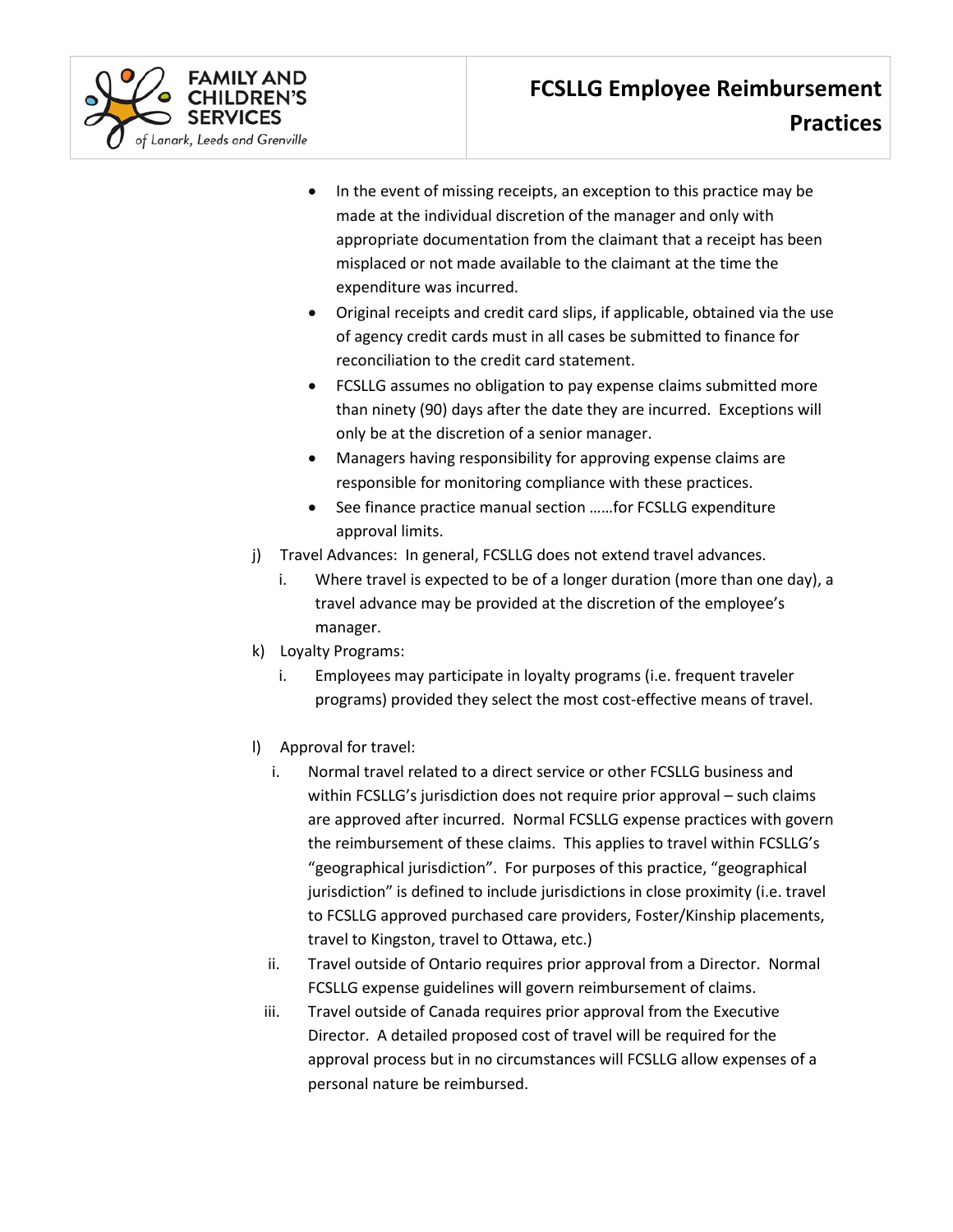

- iv. A proposal for travel outside of Ontario and Canada must include a written rationale to demonstrate that the travel is critical to FCSLLG's organizational priorities; and documentation to demonstrate that the requested travel arrangements (i.e. transportation mode, accommodation, etc.) are costeffective, including a detailed itemization of all expenses that will need to be incurred.
- v. In most cases, travel is reimbursed from the employee's primary place or work location to their destination. In general, travel from home to an employee's work location is not reimbursable. There are instances where employees are required to attend at an alternate place of work. Should the distance travelled exceed the normal distance travelled between an employee's home and their primary work location, FCSLLG will reimburse the additional kilometers travelled. Should the distance travelled to the alternate place of work be less than the normal distance travelled from an employee's home and their primary work location then mileage will not be paid.
- vi. Where attendance at approved training or approved work commitments demands travel beyond the usual jurisdiction, and where start or finish times of training or other work commitments demand that the employee depart or return before or beyond the usual work hours, travel time will be compensated in accordance with agency flex and overtime rules as applicable.
- vii. Where several employees are attending the same event and circumstances make it feasible, FCSLLG may designate car pools.
- viii. Employees will not be reimbursed for the cost of privately arranged medical/health insurance for travel within Canada and the United States since coverage in the event of illness, injury or death is provided through the agency health insurance plan for eligible employees. In the course of FCSLLG business employees will be reimbursed for the cost of privately arranged medical/health insurance purchased for travel outside of the scope of the agency health insurance plan. A receipt of the premium paid must be provided and accompany the expense claim.
- m) Only employees with valid drivers' licenses are authorized to drive an FCSLLG vehicle, their own vehicle or other vehicle in the course of FCSLLG business.
- n) From time to time employees may be required to drive their own vehicle for FCSLLG business and therefore must:
	- i. Carry a minimum liability coverage of \$1,000,000 at their own expense;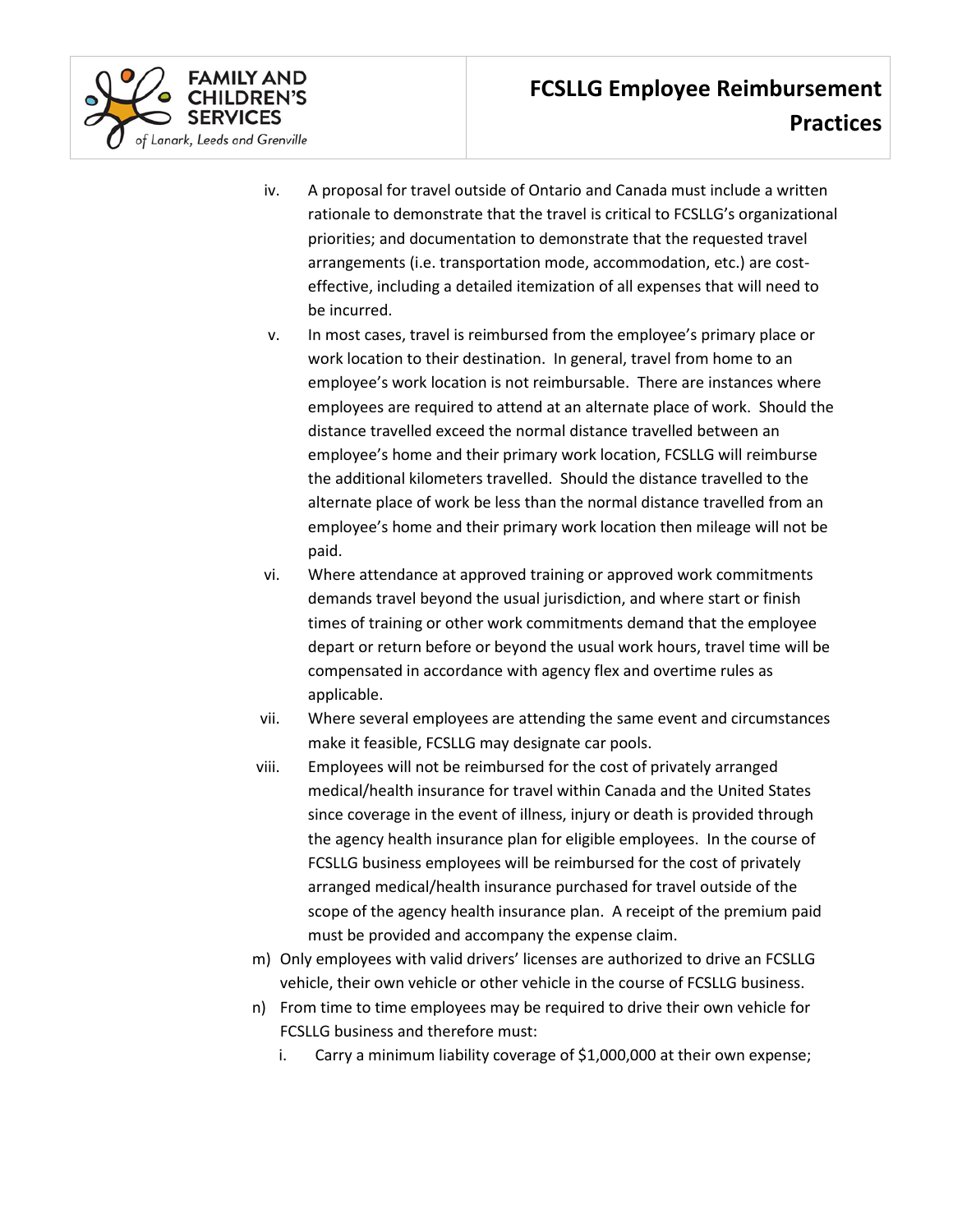

- ii. Provide proof that they have advised their insurer they use their vehicle for business purposes; and if applicable that this includes the transportation of clients;
- iii. Provide FCSLLG with proof of this coverage on an annual basis;
- iv. Provide driver consent for FCSLLG to obtain driver abstract information for FCSLLG insurance requirements and/or submit a driver abstract directly to FCSLLG's insurer.
- o) FCSLLG assumes no financial responsibility for privately owned vehicles other than paying the kilometric rate when used for FCSLLG business. FCSLLG is not responsible for reimbursing deductible amounts related to insurance coverage. Those driving a personal vehicle on agency business cannot make claim to agency for damages because of a collision.
- p) In the course of FCSLLG business, vehicle/travel related accidents must be reported immediately to local law enforcement authorities, the rental car agency, if applicable, the automobile insurance company (if using a personal vehicle) and the employee's managers. An FCSLLG incident report must be used to document the details of the accident. The incident report can be found in the public shared folder under Health and Safety.
	- a. \\LLGPRFS01\Public Shared Folder\Health and Safety\Incident Reports\Incident Report Form.dotx
- q) For any single day where the distance traveled exceeds FCSLLG's maximum KM limit of 180 km, and where an agency or rental vehicle is accessible or available for use, reimbursement for personal vehicle use will be limited to this maximum kilometer limit at the prevailing Kilometer rate.
- r) Manager can approve an employee claim in excess of the maximum kilometer limit provided the employee provides a reasonable rationale for exceeding the limit and the manager adheres to the exception guidelines outlined in above in their decision making process.
- s) Rental vehicles are to be arranged through FCSLLG's preferred vendors. In no case will luxury or sport vehicle rentals be reimbursed.
- t) Employees are not to purchase vehicle rental insurance coverage when renting vehicles. Insurance coverage is available through FCSLLG.
- u) Employees may choose to use the 407 ETR route. ETR mileage charges will be reimbursed by FCSLLG either to the rental company or to the employee provided appropriate documentation accompanies the expenditure claim.
- v) Employees are not authorized to rent vehicles for personal use through FCSLLG's account with the car rental agency.
- w) Employees are not allowed to sign out agency vehicles for personal use.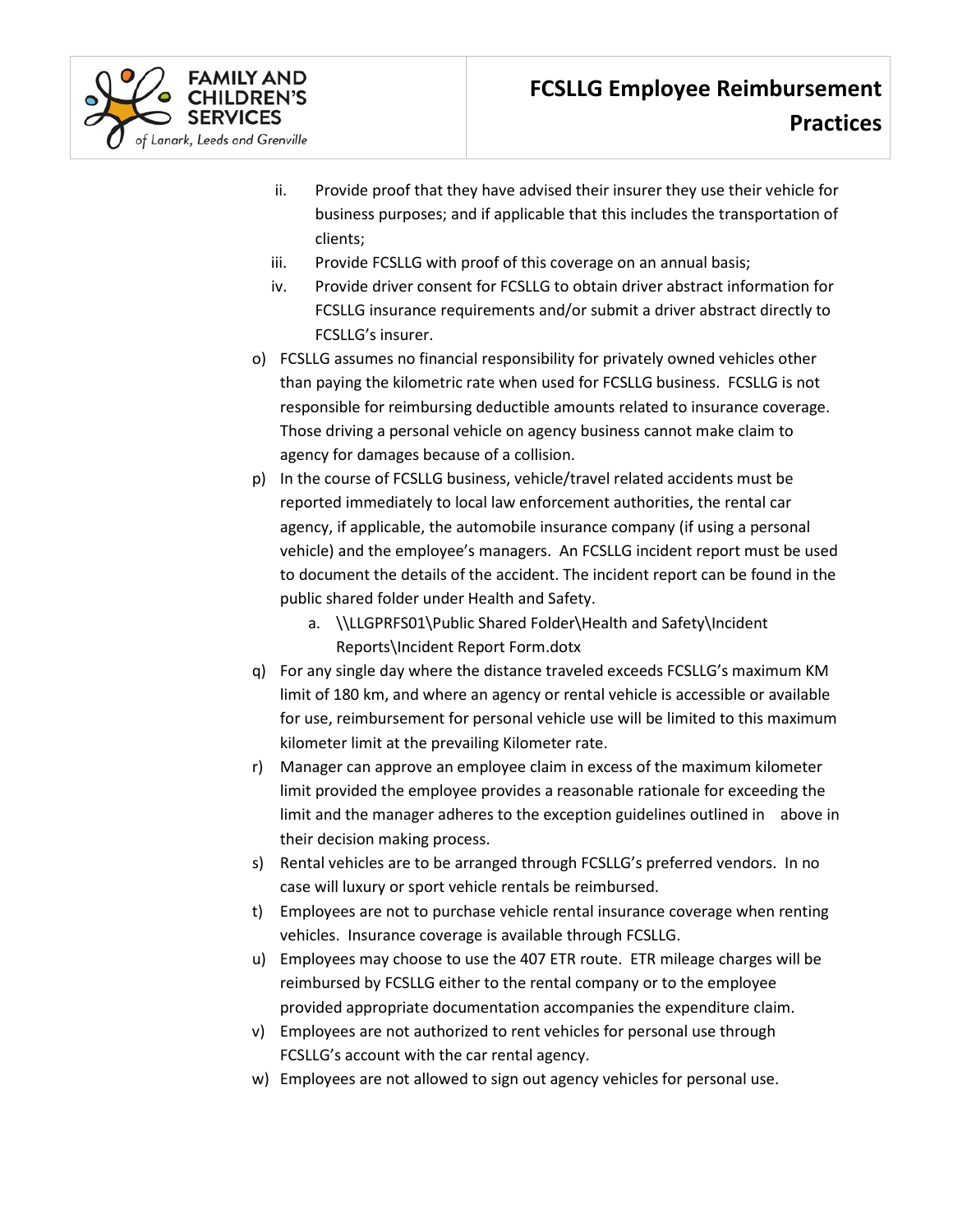

- x) Kilometer reimbursement rates for personal vehicle use are pursuant to the collective agreement and/or non-bargaining staff guidelines.
- y) Car insurance reimbursement rates are pursuant to the collective agreement and/or non-bargaining staff guidelines.
- z) Where practical, local public transit/hotel shuttles must be used. Receipts for reimbursement are required when available.
- aa) Taxi travel: Where local public transit or hotel shuttles are not available, practical or safe, taxi travel will be reimbursed only with receipts.
- bb) Travel by rail is permitted when this is the most practical and economical way to travel. The standard is coach class.
- cc) Travel by air is permitted when this is the most practical and economical way to travel. The standard is to purchase the most economical fare available.
- dd) Other travel Expenditures: Reimbursement for hotel accommodation in FCSLLG's geographical jurisdiction area will not normally be approved. Exceptional or emergency situations may arise where employees who reside outside of Lanark, Leeds and Grenville are required to remain in FCSLLG's jurisdiction overnight. These exceptions may be approved by an employee's manager. Prior approval is required in these circumstances.
- ee) Other expenditures: Reasonable gratuities for meals, hotel room services and taxies will be reimbursed. Original receipts are required to support these expenditures. Likewise, reasonable expenses related to parking meters, bus tickets and subway tokens will be reimbursed. Receipts are required to support reimbursement of these expenses where possible.
- ff) Reimbursement will be made for reasonable costs for necessary personal calls home for each night away. Wherever possible, agency cell phones should be used to minimize these costs.
- gg) While traveling on FCSLLG business, additional business expenses may be incurred not otherwise contemplated in this practice manual. Such reasonable expenses such as business calls, air/rail phones, computer access charges, photocopying, fax expenses, etc. will be reimbursed with receipts.
- hh) Reasonable and appropriate meal expenses will be reimbursed with manager approval, when employees are required to be away from her work site over a normal meal period.
	- a. The collective agreement and non-bargaining guidelines set out the applicable rates. The amount reimbursed will be limited to the lower of the actual cost or the agency allowance. Receipts must accompany all meal claims.
	- b. Reimbursement of meal costs in no case will include the cost of alcoholic beverages.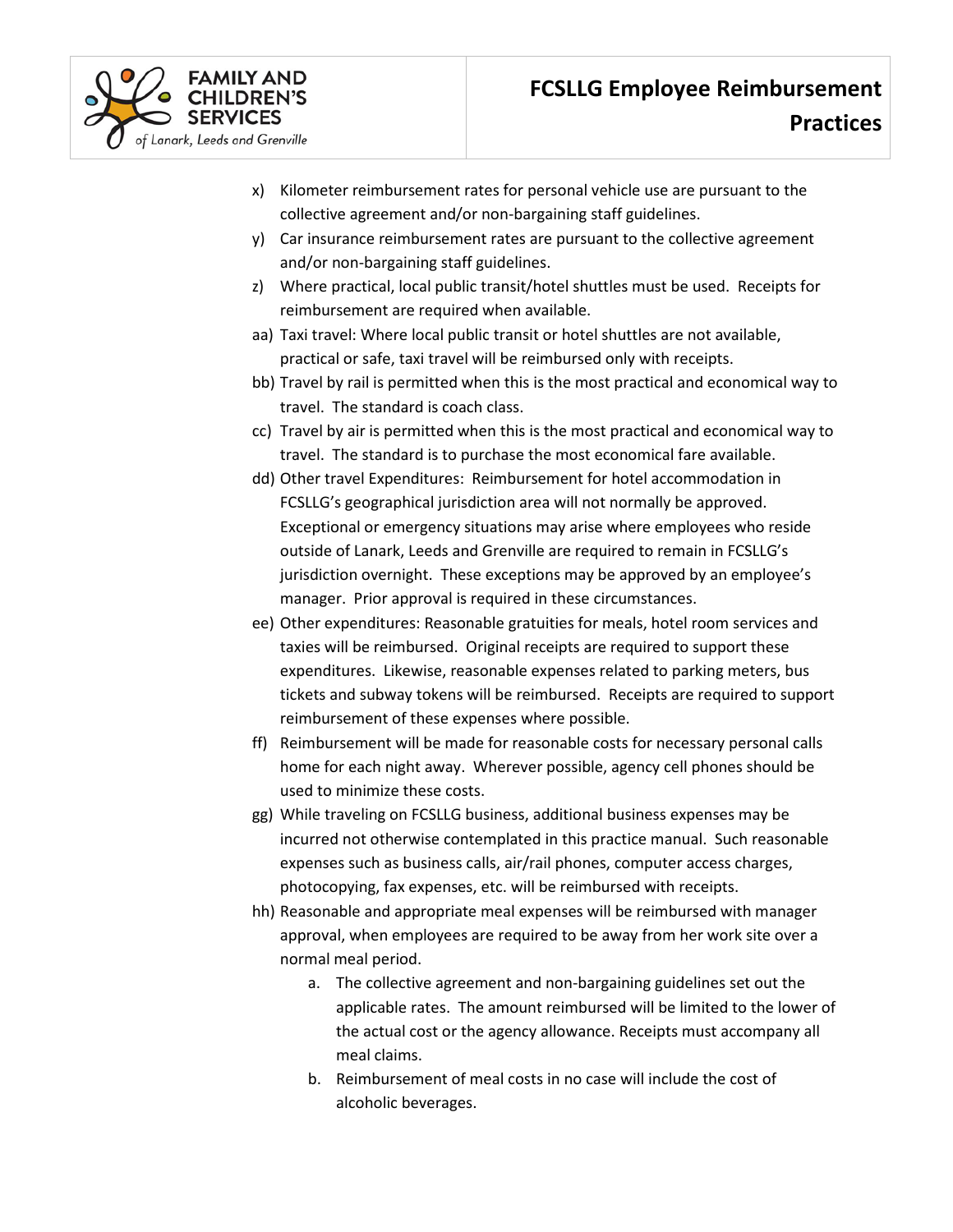

- c. No reimbursement will be made for meals consumed at home prior to departure or on return, or for meals included in the cost of transportation, accommodation, seminars and/or conferences.
- ii) FCSLLG does recognize that there are circumstances where workers may purchase meals/beverages for clients. In cases where the manager authorizes these activities, the expense will be reimbursed within the same limits as meal expenses outlined above. Prior approval for these activities is required. In every case the claim for expense must be substantiated with a detailed receipt, client's name, case number and rationale for the expenditure.
- jj) Where an employee is working past normal working hours on approved overtime beyond three (3) hours past normal closing time or three (3) hours prior to normal opening time, a meal allowance subject to the above limits will be reimbursed.
- kk) Hospitality is the provision of food, beverages, accommodation, transportation or other amenities at agency expense to persons who are not engaged in FCSLLG work. Hospitality may be extended in an economical, consistent and appropriate way when it will facilitate FCSLLG business or is considered desirable as a matter of courtesy. Hospitality expenditures should be consistent with the status of the guest(s), the number of persons attending and the business purpose to be achieved. Where hospitality events are extended by FCSLLG and where guests include vendors or prospective vendors, managers are responsible for obtaining prior approval to ensure that the hospitality provided does not give, or is not perceived to give, preferential treatment to any vendor.
- ll) Hosts must ensure that hospitality expense records include:
	- i. The circumstance of the event (business purpose)
	- ii. The form of hospitality
	- iii. Cost supported by receipts
	- iv. Name and location of establishment
	- v. Names, titles and company attendees
	- vi. Approvals by appropriate FCSLLG manager
- mm) Gifts of appreciation may be accepted if modest in nature. In all cases where hospitality is provided to agency staff or board members, conflict of interest guidelines will prevail in determining whether such hospitality should be reasonably accepted. If in doubt, an employee should consult with their manager.
- nn) Hospitality activities that include the provision of alcoholic beverages must be approved in advance by the Executive Director.
- oo) FCSLLG from time to time will provide a meal during work time or incur other miscellaneous expenditures for employees, foster parents and/or volunteers